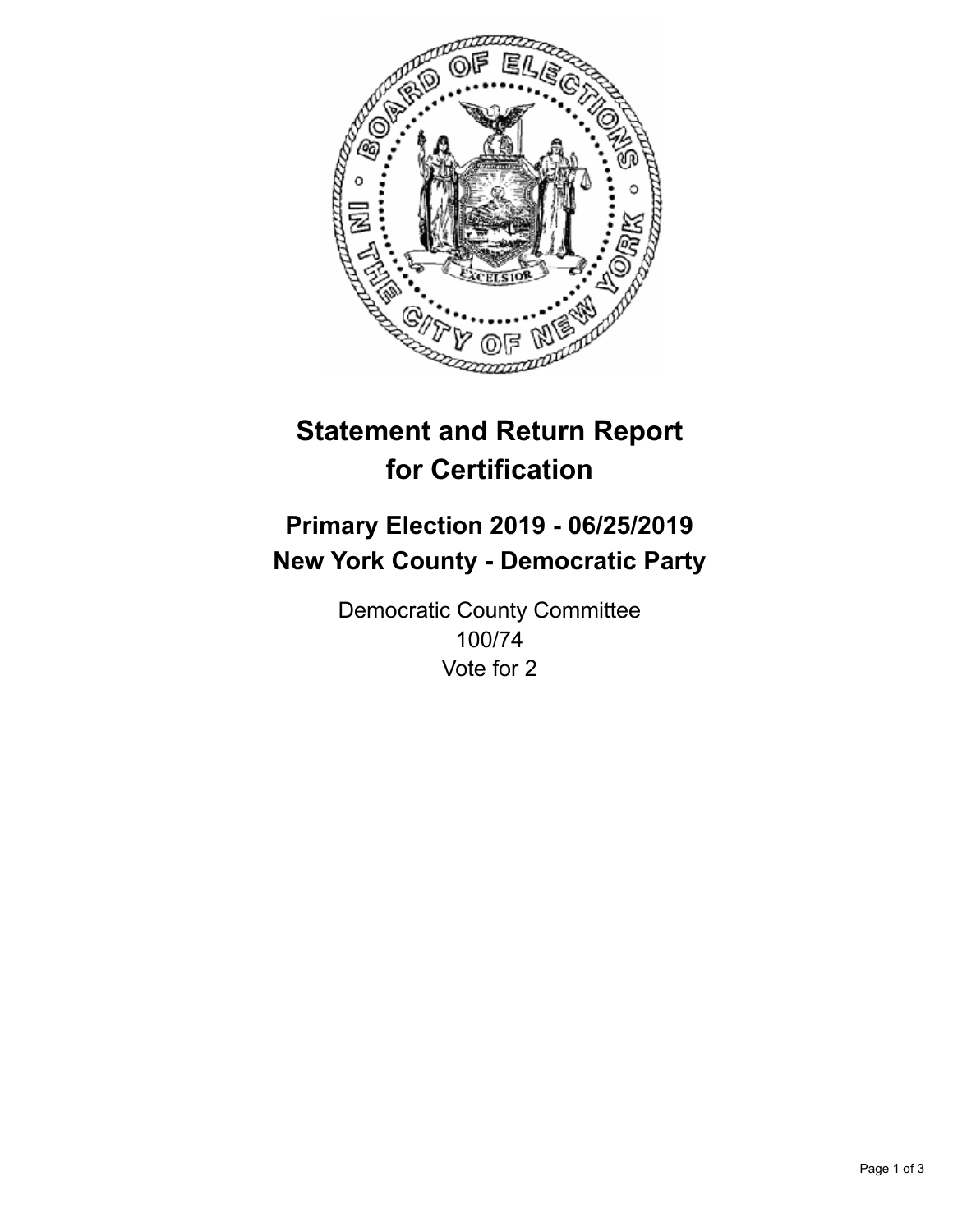

## **Assembly District 74**

| <b>PUBLIC COUNTER</b>                                    | 59       |
|----------------------------------------------------------|----------|
| <b>MANUALLY COUNTED EMERGENCY</b>                        | 0        |
| ABSENTEE / MILITARY                                      | 0        |
| AFFIDAVIT                                                | $\Omega$ |
| <b>Total Ballots</b>                                     | 59       |
| Less - Inapplicable Federal/Special Presidential Ballots | 0        |
| <b>Total Applicable Ballots</b>                          | 59       |
| <b>HARVEY EPSTEIN</b>                                    | 54       |
| <b>FRANCESCA MANISCO</b>                                 | 33       |
| <b>ABIGAIL EHMANN</b>                                    | 9        |
| <b>YVETTE MERCEDES</b>                                   | 9        |
| <b>Total Votes</b>                                       | 105      |
| Unrecorded                                               | 13       |